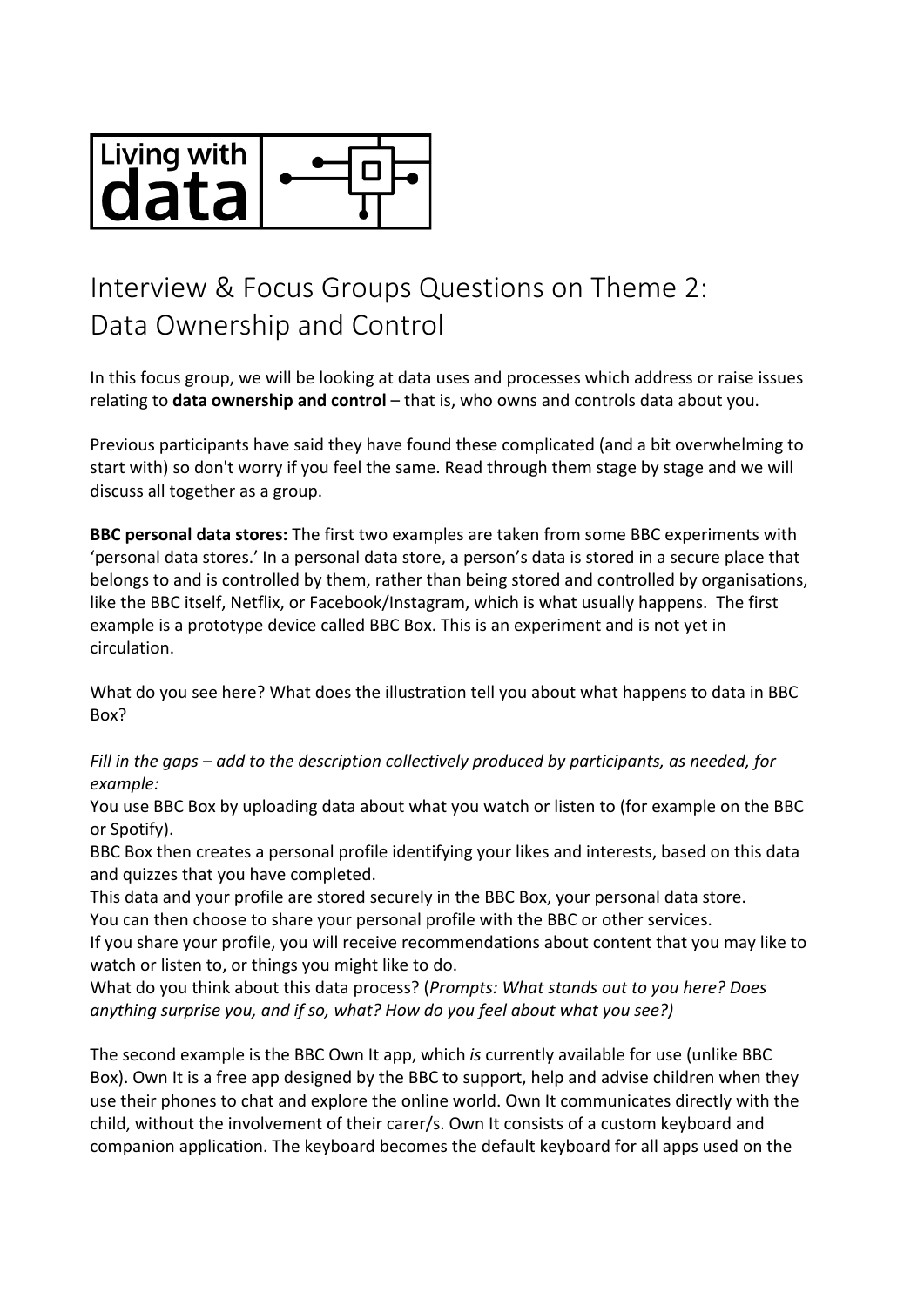phone onto which the Own It app has been downloaded.

What do you see here? What does the visual tell you about what happens to children's data on Own It?

*Fill in the gaps – add to the description collectively produced by participants, as needed, for example:*

1. After a child has downloaded Own It, the Own It keyboard becomes the keyboard for all their mobile use.

2. Through this keyboard, the app can gather data on what children using Own It type into their phone, how they 'self report' their feelings and their responses to quizzes and questionnaires set by the app

3. Own It assesses children's phone use to provide 'in-the-moment support' (in the form of alerts or recommendations) for issues that children may experience

EG 1: a child has the Own It app installed on her phone. She is about to send her phone number to a contact on a social media platform popular with children. Own It intervenes and says 'are you sure you want to send your phone number?'

EG 2: a child is typing a message to a friend and receives an alert from Own It asking him whether he is sure he wants to send the message. This is because the Own It app has scanned the text of the message and identified words which suggest the child might be bullying his friend.

What do you think about this data process? (*Prompts: What stands out to you here? Does anything surprise you, and if so, what? How do you feel about what you see?)*

**B. NHS Covid-19 Data Store:** here is an illustration of the NHS Covid-19 Data Store. NHS was commissioned by the government to develop a national, secure data store to hold data in one place to help the organisations responsible for coordinating the Covid-19 response (e.g. the government and NHS) to stay up to date and make decisions. This Data Store is not the same as the NHS Covid-19 contact tracing app.

What do you see happening in this illustration? What does the visual tell you about what happens to patients' data in the data store?

*Fill in the gaps – add to the description collectively produced by participants, as needed, for example:*

1. Microsoft, Amazon Web Services, Palantir and Faculty helped to build the NHS COVID-19 data store.

2. NHS England collect patient data related to Covid-19, from GPs and hospitals, call data from 999 and the 111 coronavirus helpline, and test and trace data from Public Health England. This is then checked by NHS England and uploaded to the secure NHS data store. This data is 'deidentified': personal information has been removed, but someone with the right knowledge and resources might be able to identify the individual.

What do you think about this data process? (*Prompts: What stands out to you here? Does anything surprise you, and if so, what? How do you feel about what you see?)*

[where there are stages that don't get discussed here, let participants know that you'll come back to them later]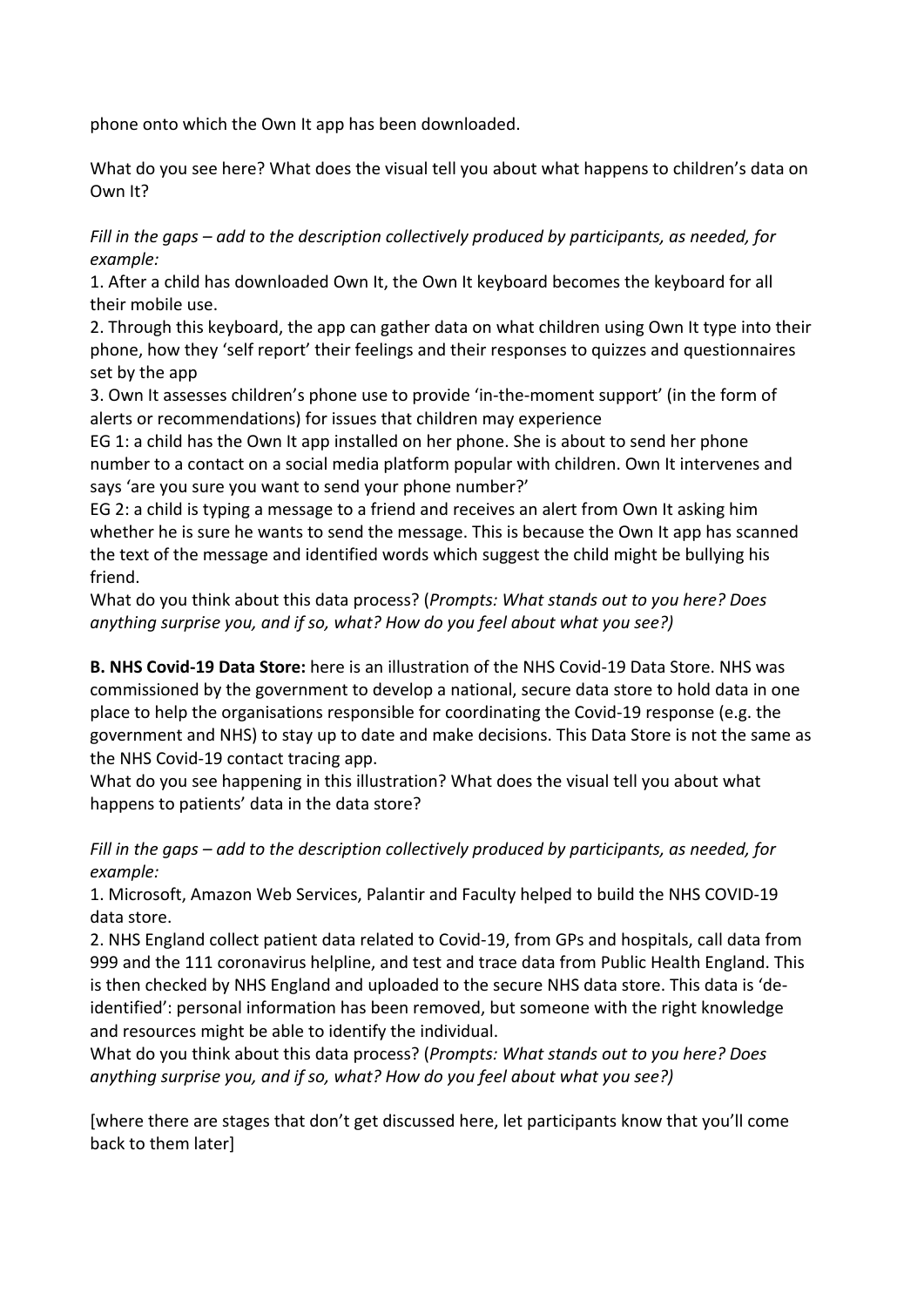**C. Comparison:** These examples address or raise issues relating to **who owns and controls data about you**. We are now going to zoom in on some specific aspects of these examples and ask your opinion about them (p4, but also some aspects of previous pages).

What issues relating to data ownership and control can you see arising in these examples? Where is data stored? Who has control and ownership of the data in these examples?

## *Fill in the gaps – add to the description collectively produced by participants, as needed, for example:*

**BBC Box:** People using BBC Box are the controllers of their data. They are in control of what data to upload to the box, who can access their profiles and whether to share their profiles to organisations in order to receive recommendations.

On **BBC Own It,** BBC collects anonymous data about how the app is used. This data includes things like how much time has been spent on the phone, what emotions were identified or whether children using Own It have found recommendations helpful (stage 4).

Children using Own It can control what happens to their data (stage 5). The BBC states that it will not see the data connected to the individual children who use it, and that all identifiable data stays on the child's phone or device.

This data is collected by the BBC for the purposes of app development, but it is not about and cannot be traced back to individual Own It users.

Children using Own It can control whether their anonymous data is shared by turning this feature off– information about the option to turn this feature off is communicated to in the Information for Parents section of the app.

**NHS Covid Data Store:** the NHS are the legal data controllers. The NHS have contracts with commercial organisations so they can act as data processors (stage 3). The access granted is under contracts which specify how this data can and cannot be used, but the details of the contracts are not transparent. Patient data and other advocacy groups were concerned that not enough detail had been provided about contracts with commercial partners to fully understand who had access to data, for what purposes and for how long. They were also concerned about the controversial history of some of these companies, such as Palantir. In December 2020, the contract with Palantir was extended to December 2022 (21 months after the first UK lockdown began). Lobby groups argued that the contract shouldn't be extended and that the public should be consulted about such things. In March 2021, the government conceded to these requests and paused the Palantir contract extension.

Do you feel the same about all three examples? Are you equally comfortable / uncomfortable with all three examples?

Or do you feel differently about:

Adult BBC Box users controlling data about their viewing habits in order to control the recommendations that they receive?

Child BBC Own It users controlling their data without the involvement of a parent or carer? Child BBC Own It users controlling whether they share anonymous data about their use of Own It with the BBC?

NHS controlling Covid-related data that multiple commercial organisations also have access to? Who is involved (eg NHS, BBC, commercial organisations)?

Why/why not?